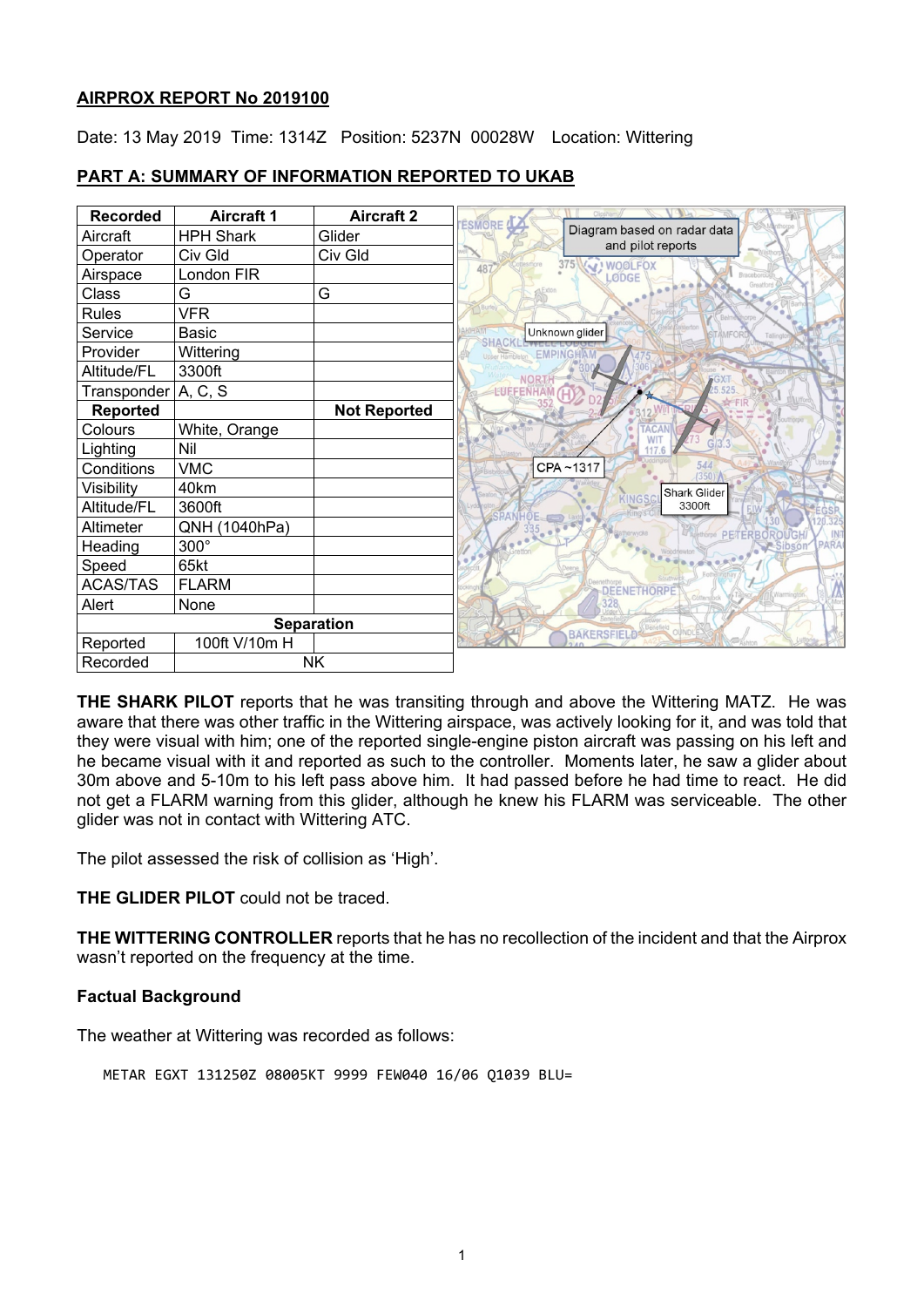# **Analysis and Investigation**

# **Military ATM**

The HPH304 Shark was conducting a local sortie and had contacted Wittering Zone with a request to transit through the Wittering overhead at 3000ft. The Shark pilot was placed under a Basic Service and was assigned a Wittering Squawk.

Analysis of the radar replay conducted by the Radar Analysis Cell could not see the unknown glider and was therefore inconclusive. Analysis of the RT transcript provided by RAF Wittering indicated that the Shark pilot was passed Traffic Information on various aircraft on 5 separate occasions with the final piece of Traffic Information [on a different aircraft to the unknown glider] being passed 20secs prior to the Airprox occurring. Shortly after this final Traffic Information on the other aircraft, the Shark pilot reported the unknown glider to Wittering Zone. The report submitted by the Shark pilot stated that the unknown glider was within 30m vertically and 5-10m laterally at CPA.

A lack of useful radar replay makes analysis difficult. However, because the Shark pilot was receiving a Basic Service and had been passed Traffic Information on other conflicting traffic, it is reasonable to assume that had the unknown glider been displaying on radar then Traffic Information would have been passed on it to the Shark pilot. Given this, the actions of the Wittering Zone Controller were considered to have been appropriate.

#### **UKAB Secretariat**

Figure 1 is taken from the NATS area radars and is not the radar that the Wittering controller had access to. The HPH Shark can be seen squawking 3750, passing to the south-west of Wittering.

At 1319:34 the Shark pilot reports seeing another glider at the same altitude, but does not report an Airprox. The unknown glider cannot be seen on the NATS radars.



Figure 1: 1316:08 Shark Squawking 3750

The Shark and untraced glider pilots shared an equal responsibility for collision avoidance and not to operate in such proximity to other aircraft as to create a collision hazard<sup>[1](#page-1-0)</sup>.

# **Comments**

# **BGA**

 $\overline{\phantom{a}}$ 

We commend the Shark pilot for taking an ATS for his transit over Wittering. The BGA actively encourages pilots to contact ATC when they are passing close to airfields. It is unfortunate that this was not done by the unknown glider pilot.

<span id="page-1-0"></span><sup>1</sup> SERA.3205 Proximity. MAA RA 2307 paragraphs 1 and 2.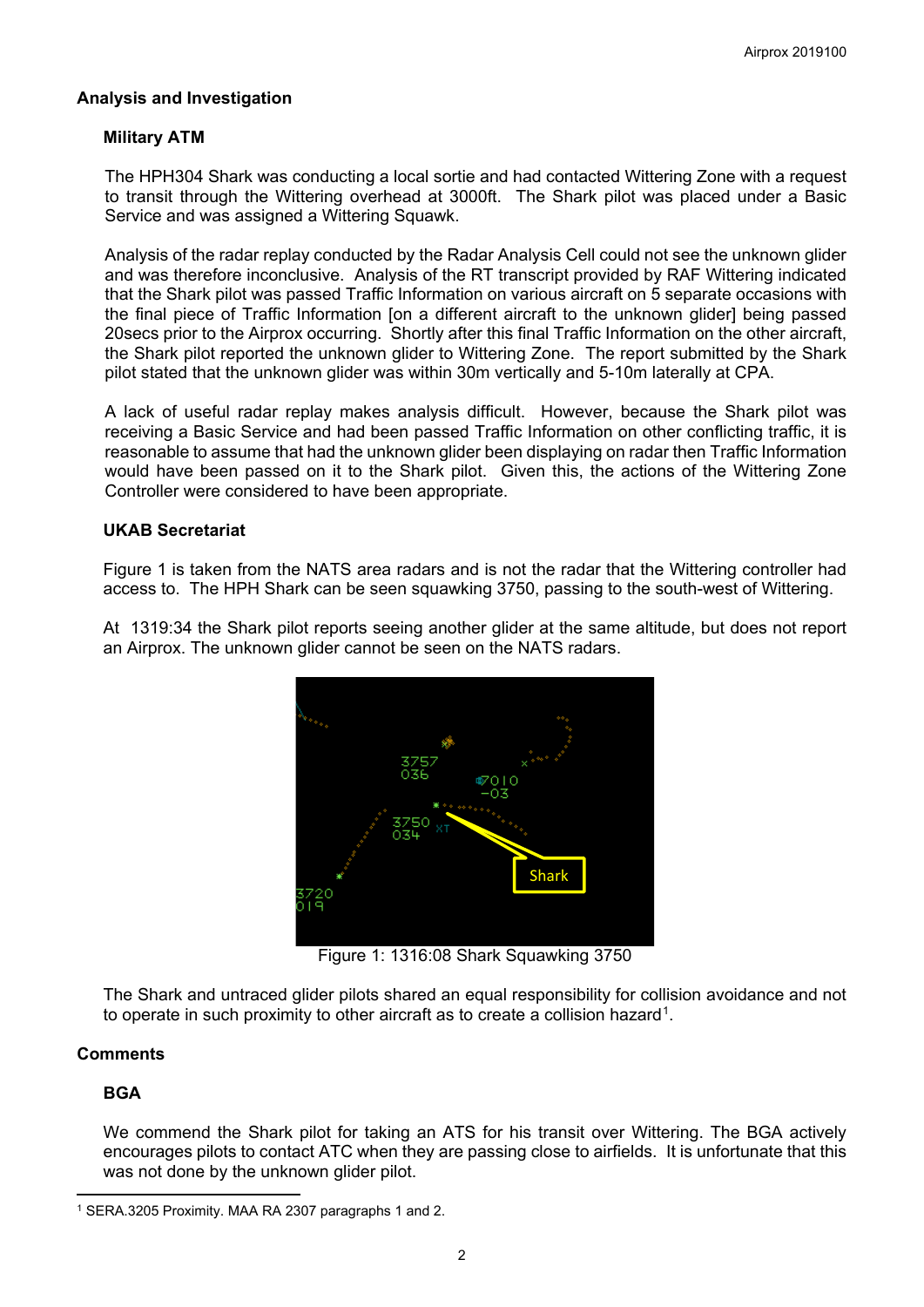# **Summary**

An Airprox was reported when a Shark and an untraced glider flew into proximity in the vicinity of Wittering at 1314 on Monday 13<sup>th</sup> May 2019. The Shark pilot was operating under VFR in VMC, and in receipt of a Basic Service from Wittering.

### **PART B: SUMMARY OF THE BOARD'S DISCUSSIONS**

Information available consisted of reports from the Shark pilot, transcripts of the relevant RT frequencies, radar photographs/video recordings, a report from the air traffic controller involved and reports from the appropriate ATC operating authorities. Relevant contributory factors mentioned during the Board's discussions are highlighted within the text in bold, with the numbers referring to the Contributory Factors table displayed in Part C.

The Board first discussed the actions of the Shark pilot and commended him for calling Wittering to inform them of his intentions. In doing so he received Traffic Information on a number of aircraft in the area but it was unfortunate that the glider involved in the Airprox was not known to the Wittering controller and therefore could not be called. Accordingly, without any Traffic Information from the controller, and with no alert or information from FLARM, the Shark pilot had no situational awareness about the other glider (**CF4**). By the time the Shark pilot had seen the other glider it passed just above, before the Shark pilot had time to react, making it effectively a non-sighting (**CF6**). Although the Shark pilot mentioned that he had just seen a glider on the radio, he did not state that he intended to report an Airprox, which meant that by the time the controller found out about the Airprox, he had forgotten much of the detail. The Board wished to highlight to pilots the benefits of reporting the Airprox on the frequency at the time of the incident because that alerts controllers and other pilots who might have been involved to note their actions and save any pertinent material. If a call is not feasible due to a busy frequency or high workload, then a telephone call to the ATC unit once on the ground will also ensure that the Airprox process is promptly initiated.

Turning to the unknown glider pilot, the Board thought that it was unfortunate that despite the BGA's efforts in educating glider pilots to call ATC units when transiting nearby, this pilot had chosen not to, despite operating just above the ATZ (**CF3**). Members commented that even if they did not require an ATS themselves, a call to ATC could provide important situational awareness if not to the glider pilot themselves, then to other operators in the area. That being said, the Board acknowledged that the glider may not have been fitted with a radio, and that many glider pilots did not hold a radio licence. Noting that the FLARM in the Shark did not alert to the unknown glider, members wondered whether the unknown glider either did not have FLARM itself or, if it did, then whether it was fully updated. Gliding members commented that, in the latter respect, if FLARM units are not updated periodically then they can cease to fully interact with other, updated, FLARM units (**CF5**). The BGA member reported that they estimated that 80-90% of gliders flying cross-country were fitted with FLARM, but that the message to ensure they were fully updated might not be common knowledge; this was being actively promoted by the BGA. Without any information from ATC or from FLARM, the Board thought it likely that the unknown glider pilot did not have any situational awareness on the Shark (**CF4**) and, from the description by the Shark pilot, it was highly probable that they hadn't seen the Shark (**CF6**).

Finally, the Board looked at the actions of the controller. He was providing a Basic Service to the Shark pilot but had given Traffic Information on numerous aircraft in the vicinity. The Board thought that had he known about it, he probably would have provided Traffic Information on the unknown glider. However, it was not on frequency and was probably not displaying on the radar so the controller had no situational awareness of it and could not detect the conflict (**CF1**, **CF2**). Some members thought that when the Shark pilot told the controller that he had come close to another glider the controller should have asked more questions to establish whether or not he intended to report an Airprox. Had he done so, this may have resulted in the Board receiving a more meaningful ATC report on the incident.

In assessing the risk, some members opined that it was possible that the other glider pilot may have seen the Shark and simply been content with the separation. However, whilst acknowledging that glider pilots often fly in close proximity to other gliders whilst thermaling, others felt that the separation was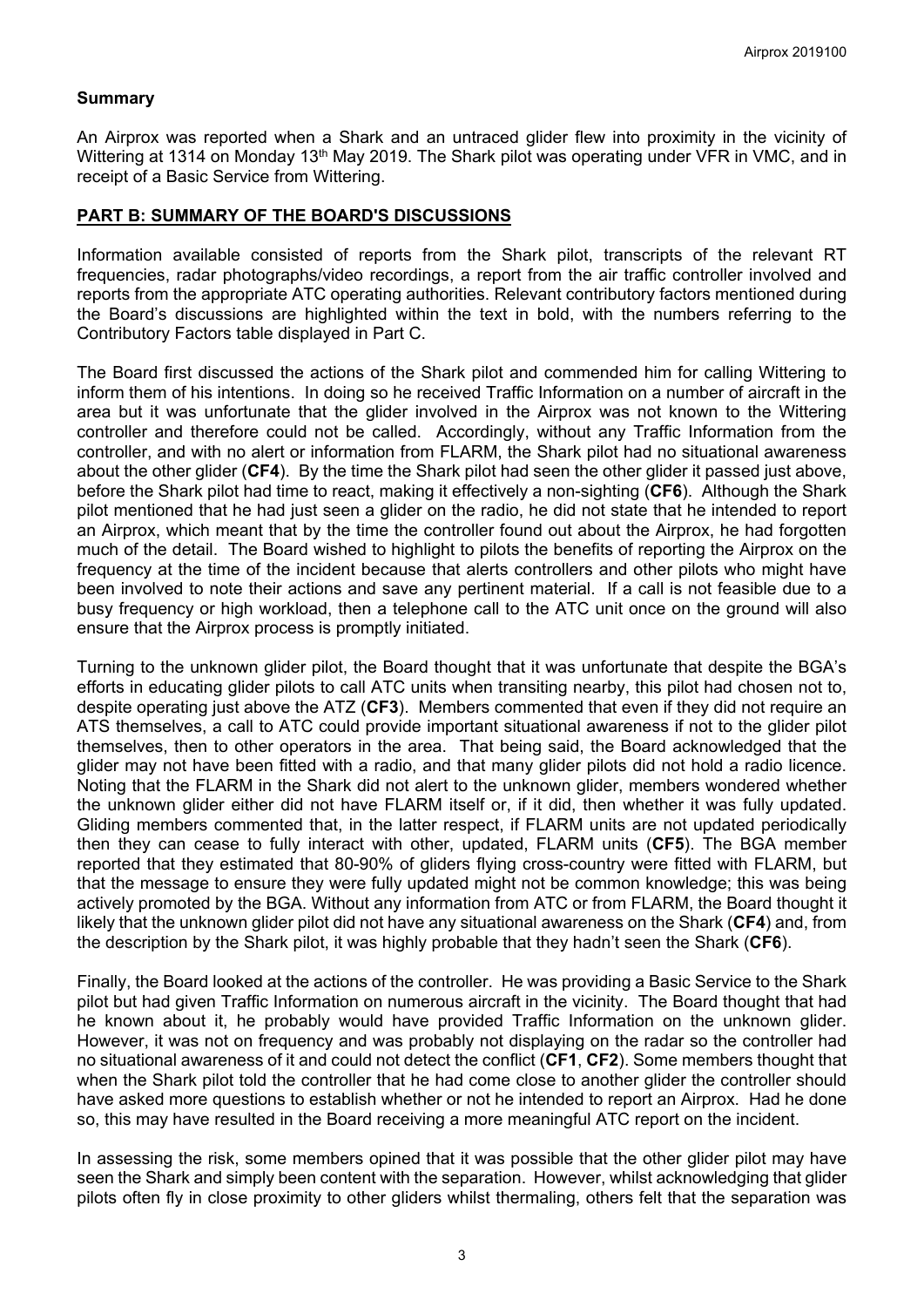such that it was unlikely that the unknown glider pilot would have allowed the two aircraft to pass so close when on reciprocal headings, without knowing the intentions of the Shark pilot. For his part, the Shark pilot had not seen the other glider in time to take any avoiding action and therefore members agreed that here had been a serious risk of collision where providence had played a major part; risk Category A.

# **PART C: ASSESSMENT OF CAUSE AND RISK**

# Contributory Factors:

|     | 2019100                                              |                                                                |                                                                     |  |  |  |  |  |  |  |  |
|-----|------------------------------------------------------|----------------------------------------------------------------|---------------------------------------------------------------------|--|--|--|--|--|--|--|--|
| CF. | Factor                                               | <b>Description</b>                                             | Amplification                                                       |  |  |  |  |  |  |  |  |
|     | <b>Ground Elements</b>                               |                                                                |                                                                     |  |  |  |  |  |  |  |  |
|     | • Situational Awareness and Action                   |                                                                |                                                                     |  |  |  |  |  |  |  |  |
| 1   | Contextual                                           | • Situational Awareness and Sensory Events                     | Only generic, late or no Situational Awareness                      |  |  |  |  |  |  |  |  |
| 2   | <b>Human Factors</b>                                 | • Conflict Detection - Not Detected                            |                                                                     |  |  |  |  |  |  |  |  |
|     | <b>Flight Elements</b>                               |                                                                |                                                                     |  |  |  |  |  |  |  |  |
|     |                                                      | <b>• Tactical Planning and Execution</b>                       |                                                                     |  |  |  |  |  |  |  |  |
| 3   | <b>Human Factors</b>                                 | • Communications by Flight Crew with ANS                       | Pilot did not communicate with appropriate<br>controlling authority |  |  |  |  |  |  |  |  |
|     |                                                      | • Situational Awareness of the Conflicting Aircraft and Action |                                                                     |  |  |  |  |  |  |  |  |
| 4   | Contextual                                           | • Situational Awareness and Sensory Events                     | Pilot had no, only generic, or late Situational<br>Awareness        |  |  |  |  |  |  |  |  |
|     | • Electronic Warning System Operation and Compliance |                                                                |                                                                     |  |  |  |  |  |  |  |  |
| 5   |                                                      | • Any other event                                              | No FLARM alert; Unk glider EC equipage unknown                      |  |  |  |  |  |  |  |  |
|     | • See and Avoid                                      |                                                                |                                                                     |  |  |  |  |  |  |  |  |
| 6   | <b>Human Factors</b>                                 | • Monitoring of Other Aircraft                                 | Non-sighting or effectively a non-sighting by one or<br>both pilots |  |  |  |  |  |  |  |  |

# Degree of Risk: A.

#### Safety Barrier Assessment<sup>[2](#page-3-0)</sup>

In assessing the effectiveness of the safety barriers associated with this incident, the Board concluded that the key factors had been that:

# **Ground Elements:**

**Situational Awareness of the Confliction and Action** were assessed as **ineffective** because the controller had no situational awareness about the conflicting glider.

# **Flight Elements:**

**Tactical Planning and Execution** was assessed as **partially effective** because the unknown glider pilot did not contact Wittering ATC despite flying close to the upper limit of their MATZ.

**Situational Awareness of the Conflicting Aircraft and Action** were assessed as **ineffective** because the Shark pilot had no knowledge about the other glider and the unknown glider pilot was unlikely to have any knowledge on the Shark.

<span id="page-3-0"></span> $\overline{\phantom{a}}$ <sup>2</sup> The UK Airprox Board scheme for assessing the Availability, Functionality and Effectiveness of safety barriers can be found on the [UKAB Website.](http://www.airproxboard.org.uk/Learn-more/Airprox-Barrier-Assessment/)